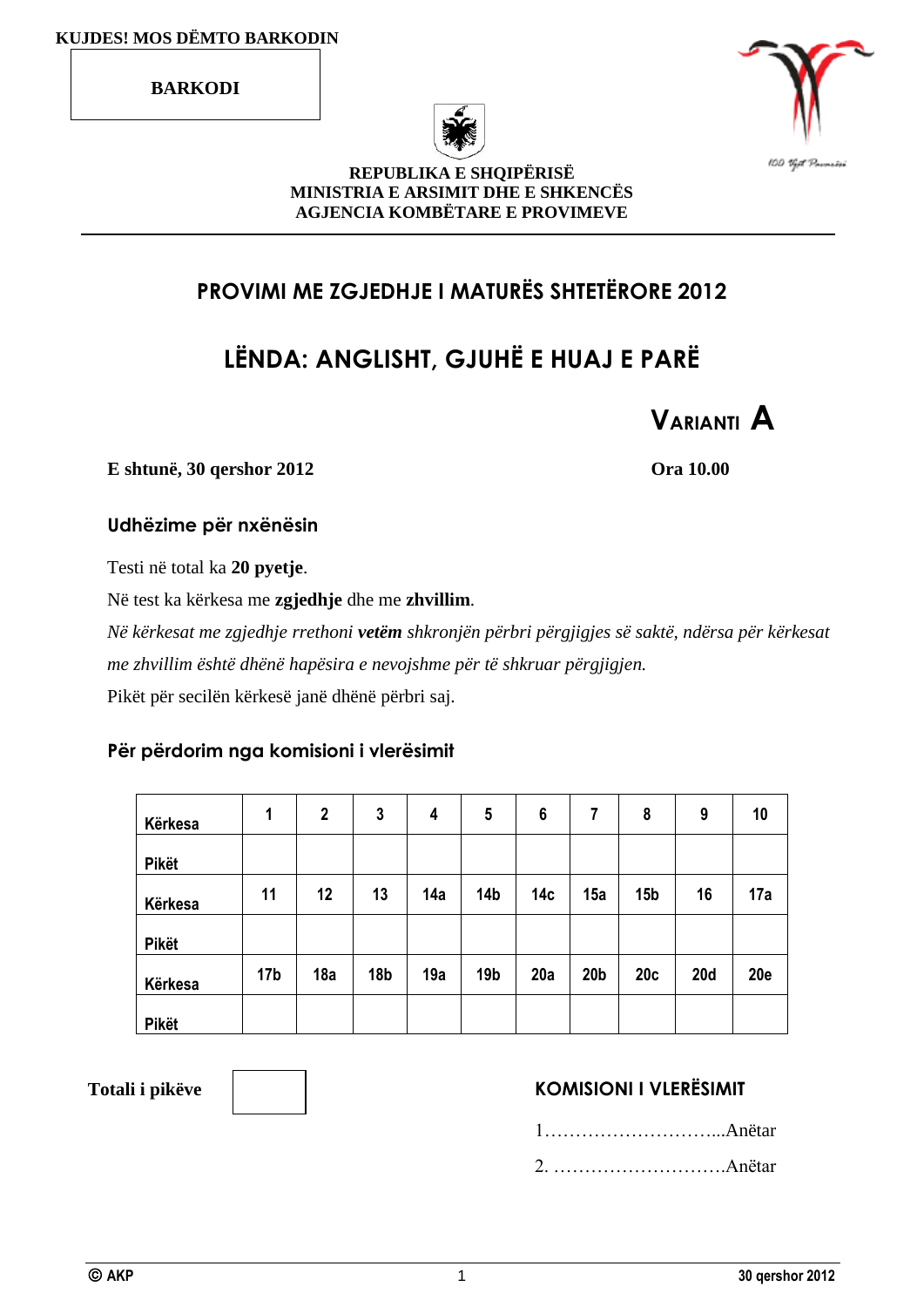## **Section 1**

## **Reading and Comprehension**

**Instructions: You are going to read a magazine article about the importance of coffee in our lives. Read carefully before answering the questions about the text.**

### **THE TRADITION OF COFFEE DRINKING**

Coffee drinking is an important part of daily life in many countries of the world. People rely on a cup of this delicious liquid to wake them up in the morning, and coffee shops provide important social centers in both cities and rural villages. Made from the bean of the coffee plant, coffee is a true gift of nature and its popularity has led to the growth of a global industry.

The coffee plant itself dates back millions of years, but the tradition of using the beans to make an aromatic drink is only about 1000 years old. It is not known when man first realized that coffee's caffeine content provided a **stimulant**, making it ideal to drink early in the morning or when tired. However, it is certain that the first attempts to make coffee were somewhat different to those used today. Originally, green coffee beans were boiled and the flavorsome liquid consumed, but it was only after 300 years that the Arabs discovered the benefits of roasting and grinding the beans into fine particles, the method still used today.

Coffee was introduced to Europe by Ottoman invaders who were defeated during an attack on Vienna and left boxes of coffee behind. The first European coffee houses therefore, began in Austria and became meeting places for the educated members of society, who exchanged views on politics and world events over cups of freshly brewed coffee. The trend spread across continental Europe and cakes and pastries were also served with the coffee, a custom which modern coffee shops have continued.

Nowadays, most coffee is grown in the tropical zones of Asia, Africa and South America, and forms the base of the economy of these areas. The two main types of beans are *Arabica* and *Robusta*. Arabica has a lower caffeine content, whereas Robusta beans are slightly more bitter in taste and relatively high in caffeine. Fairtrade organizations have helped to ensure that coffee growers are no longer exploited by large multinational corporations, and are paid a fair price for their produce. Therefore, coffee provides an important source of income for people living in these poorer parts of the world.

There are many ways of drinking coffee, for example, the small cups of Arabic or Greek coffee, drunk in local coffee houses, French-style filter coffee and of course the Italian espresso. Espresso is the most popular choice of coffee today due to its rich flavor, and it is used as a base for cappuccino with the addition of hot milk. Coffee shops can now be found all over Europe offering an exciting **range** of coffee drinks to suit all tastes, and a relaxing place to meet friends and family and catch up on news and gossip.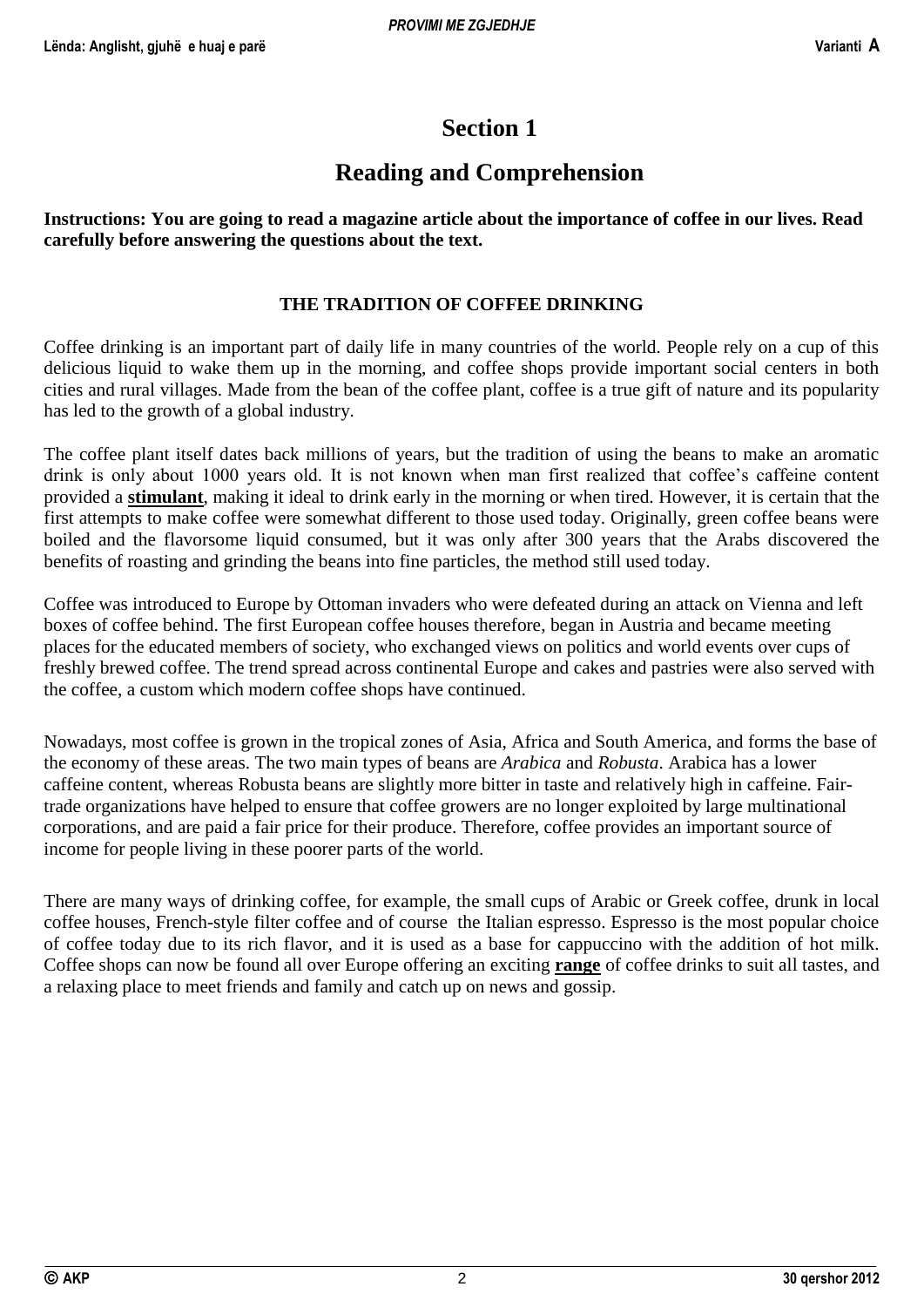| 1. When did people begin to use coffee as a drink?                                                                                                                                                       | 1 point  |
|----------------------------------------------------------------------------------------------------------------------------------------------------------------------------------------------------------|----------|
| A) They began using coffee 100 years ago.<br>B) They began to use coffee nearly 300 years ago.<br>C) They began using coffee nearly 1000 years ago.<br>D) They began using coffee nearly 2000 years ago. |          |
| 2. What is the meaning of <i>stimulant</i> in paragraph 2?                                                                                                                                               | 1 point  |
| A) Battery<br>B) Energizer<br>C) Food<br>D) Drink                                                                                                                                                        |          |
| 3. Who were the first to introduce this drink to Europeans?                                                                                                                                              | 1 point  |
| Ottomans<br>A)<br>Greeks<br>B)<br>Italians<br>$\mathcal{C}$<br>D) French                                                                                                                                 |          |
| <b>4.</b> Which were those groups of people that frequented the first European coffee houses mostly? What for?                                                                                           | 2 points |
| <b>5.</b> What was it served with in its beginnings? How about nowadays?                                                                                                                                 | 2 points |
| <b>6.</b> Where can coffee shops be found now?<br>A) In Italy only                                                                                                                                       | 1 point  |
| B) In Greece only<br>C) In France only                                                                                                                                                                   |          |
| D) all over Europe                                                                                                                                                                                       |          |
| 7. Write three of ways of drinking coffee mentioned in the text.                                                                                                                                         | 3 points |
|                                                                                                                                                                                                          |          |
|                                                                                                                                                                                                          |          |
|                                                                                                                                                                                                          |          |
| 8. Which word is closest in meaning to <i>range</i> in fifth paragraph?                                                                                                                                  | 1 point  |
| A) menu<br>B) taste<br>C) amount<br>D) type                                                                                                                                                              |          |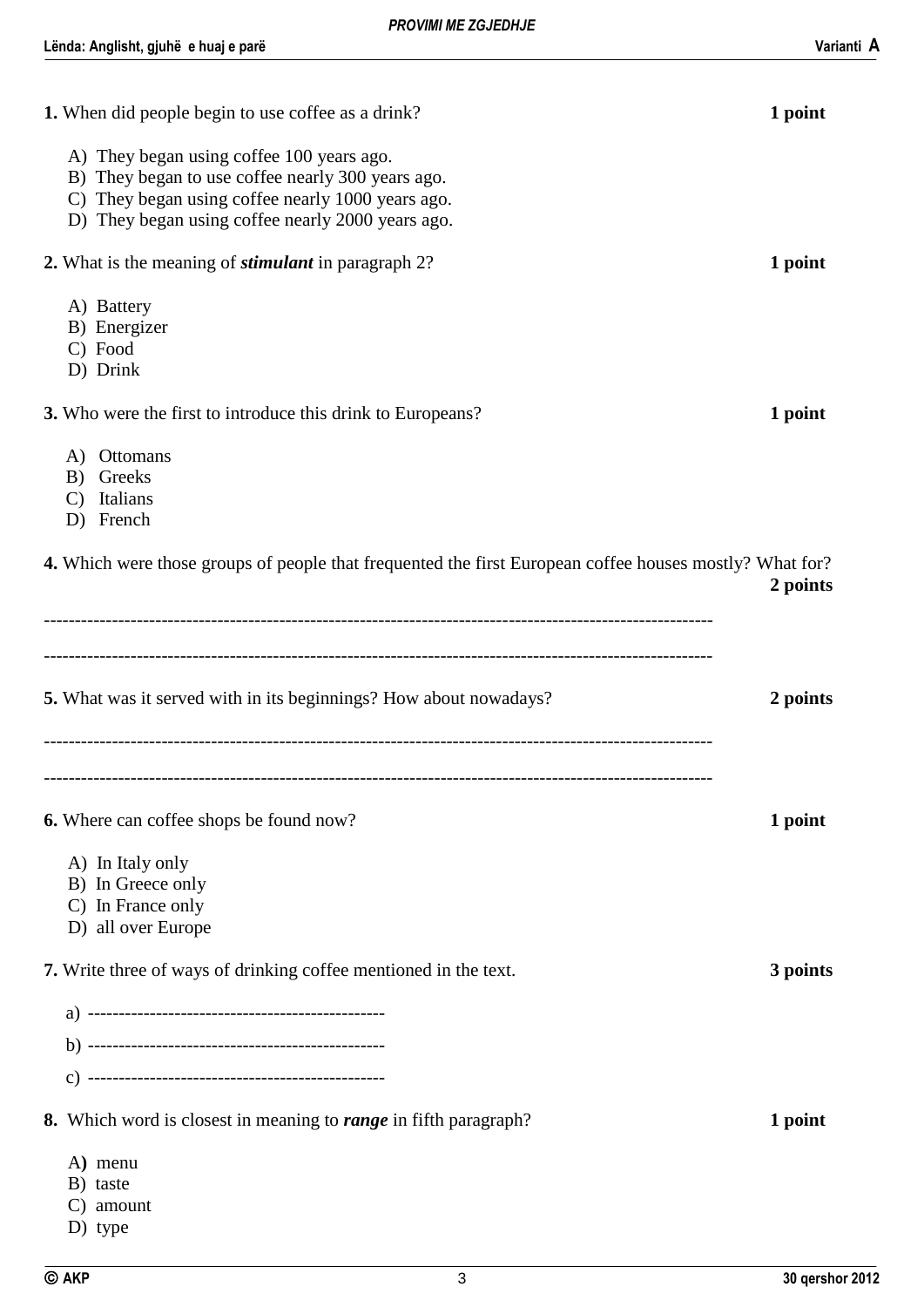## **Section 2**

## **Use of English**

#### **Fill in the blanks with the correct form of the words in brackets.**

| <b>9.</b> The country is very ( <b>MOUNTAIN</b> ) ------------ so travelling by road is difficult.         | 1 point |
|------------------------------------------------------------------------------------------------------------|---------|
| <b>10.</b> The teacher stressed the need for regular ( <b>ATTEND</b> ) -------------                       | 1 point |
| 11. Sarah (CAUTION) ------------- opened the door of the cellar, wandering what she might find. 1 point    |         |
| 12. There were over fifty (MUSIC) ---------------- in the orchestra.                                       | 1 point |
| 13. They have agreed to (WIDE) ------------- the road because of the amount of heavy traffic now using it. | 1 point |

#### **Circle the alternatives which best complete the meanings of the following sentences.**

#### **14.**

- a) The word *boycott* derives from the name of Charles C. Boycott, an English land agent in Ireland ---------- to reduce rent. **1 point**
- A) that was excluded to refuse
- B) who was excluded for refusing
- C) which was excluded for refusing
- D) that had been excluded to refuse

b) Many scientists are still hoping ---------- life on another planet. **1 point**

- A) to have found
- B) to find
- C) finding
- D) to have been found

#### c) Because she ---------- astounding memory, Sue has never forgotten an important equation. **1 point**

- A) had an
- B) could have had
- C) has an
- D) did have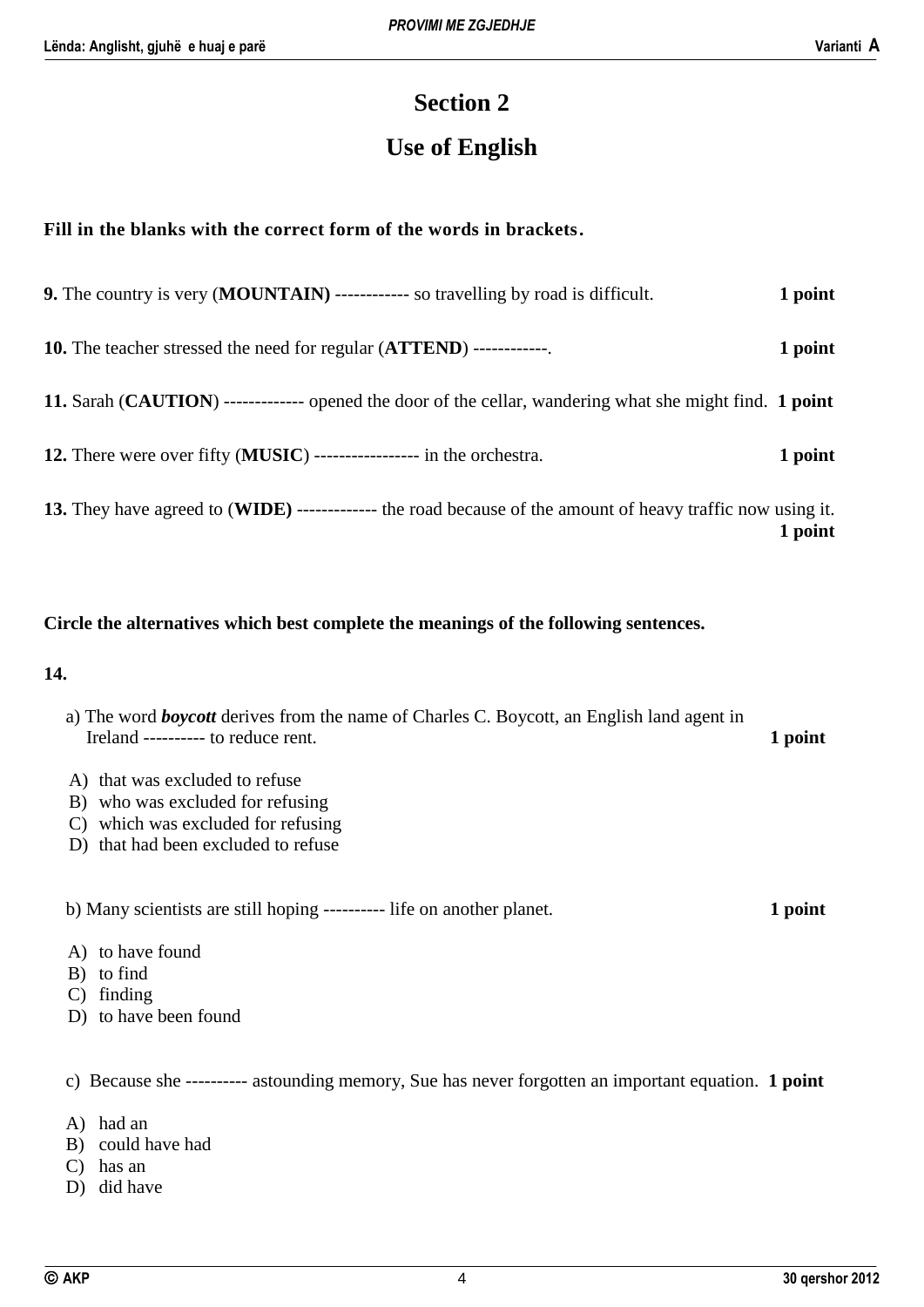#### **15.**

| a) I would have lent you my notes if you ---------- me.                     | 1 point |
|-----------------------------------------------------------------------------|---------|
| A) would have asked me                                                      |         |
| B) could of asked                                                           |         |
| $C$ ) could ask                                                             |         |
| D) had asked                                                                |         |
| b) Francis promised to bring the Papago basket that she ---------- Arizona. | 1 point |
| A) bought in                                                                |         |
| B) had bought in                                                            |         |
| C) has bought in                                                            |         |
| D) did buy in                                                               |         |

#### **16. Complete each space with the most appropriate word. 6 points**

#### **A SIGN OF THE TIMES**

Wedding photographers are now asking (**1**) ---------- payment (**2**) ---------- advance because so many marriages are breaking (**3**) ---------- in the first few weeks, often (**4**) ---------- the honeymoon. One photographer had to sue the bride for his money after the couple split (**5**) ---------- on their honeymoon. His photographs were submitted to the court who said they were of sufficient standard, and she (**6**) ---------- to pay for this souvenir of her "happiest day".

**Complete the second sentence so that it means the same as the first, using the word given**. *Do not change* **the word given in bold.**

#### **17.**

| a) His lack of interest surprised me.            | 1 point |
|--------------------------------------------------|---------|
| <b>Surprising</b>                                |         |
|                                                  |         |
|                                                  |         |
| b) I didn't feel hungry, despite missing dinner. | 1 point |
| Even                                             |         |
| I didn't feel hungry ----------------- dinner.   |         |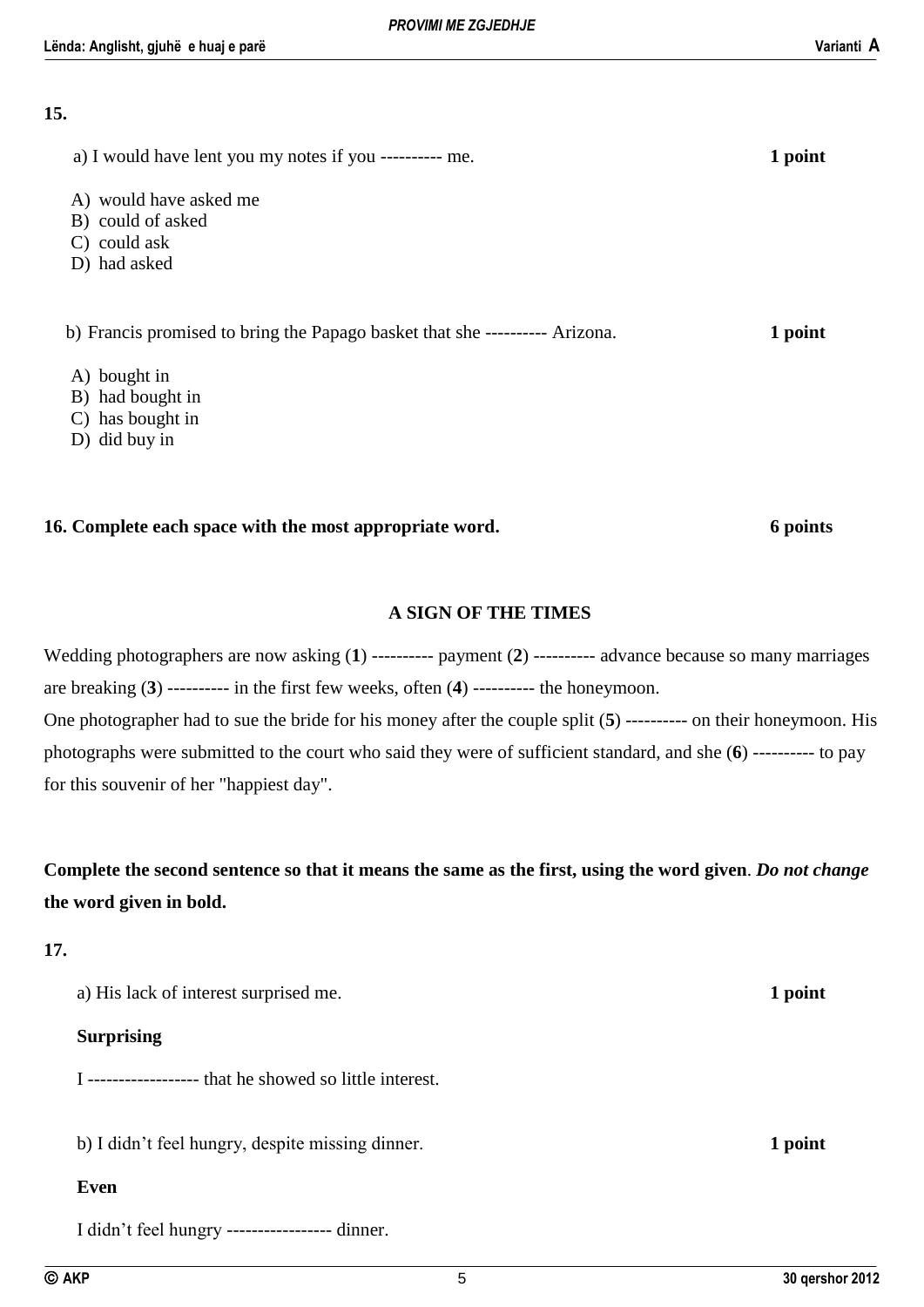#### **18.**

|     | a) We have to reduce our expenses. Life is becoming very difficult.             | 1 point |
|-----|---------------------------------------------------------------------------------|---------|
|     | Cut                                                                             |         |
|     | We have to ----------------------- on our expenses. Life is becoming difficult. |         |
|     |                                                                                 |         |
|     | b) The experts thought that the cost of petrol would rise next year.            | 1 point |
|     | <b>Expected</b>                                                                 |         |
|     | The cost of petrol ---------------------- next year.                            |         |
|     |                                                                                 |         |
| 19. |                                                                                 |         |
|     | a) "How long has Jane been working here?" asked the new manager.                | 1 point |
|     | <b>Knew</b>                                                                     |         |
|     | The new manager asked me if I ------------------------- been working here.      |         |
|     |                                                                                 |         |
|     | b) It was difficult to hear the speaker from the back of the room.              | 1 point |
|     | <b>Difficulty</b>                                                               |         |
|     |                                                                                 |         |

From the back of the room, ----------------------- the speaker.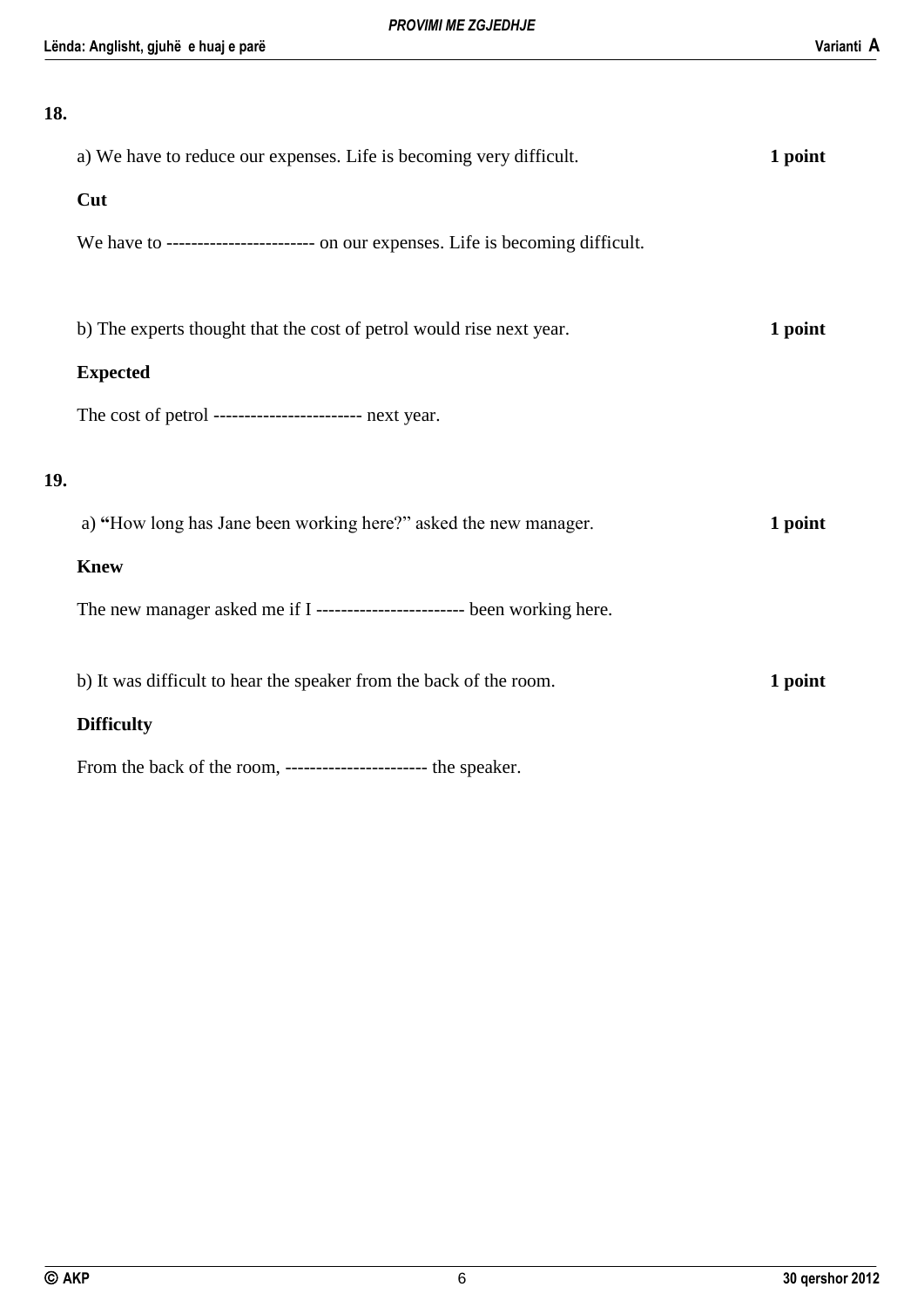## **Part 3**

## **Writing**

| <i>Directions:</i> To prepare for the writing section, you should choose one of the topics written below.<br>Make sure you time yourself and respect the stages an essay passes through.<br>You will be evaluated for the following language aspects in this piece of writing. | 6 points |  |
|--------------------------------------------------------------------------------------------------------------------------------------------------------------------------------------------------------------------------------------------------------------------------------|----------|--|
| <b>1.</b> the content (if the central idea is supported with concrete detail)                                                                                                                                                                                                  | 2 points |  |
| 2. the organization of the whole theme (theme planned logically, giving the necessary stages with originality,                                                                                                                                                                 |          |  |
| sentences well constructed)                                                                                                                                                                                                                                                    | 1 point  |  |
| <b>3. vocabulary</b> (fresh, precise and idiomatic)                                                                                                                                                                                                                            | 1 point  |  |
| 4. grammar                                                                                                                                                                                                                                                                     | 1 point  |  |
| 5. punctuation and spelling                                                                                                                                                                                                                                                    | 1 point  |  |

**Topic 1:** It has been said, "*Not everything that is learned is contained in books.*" Compare and contrast knowledge gained from experience with knowledge gained from books. In your opinion, which source is more important? Why? Use specific reasons and examples to support your answer.

*Use no more than 120-150 words.*

**Topic 2:** *How do movies or television influence people's behavior?* Use reasons and specific examples to support your answer.

*Use no more than 120-150 words.*

**Topic 3:** *Does travelling help to promote understanding and communication between countries?* Use specific reasons and examples to explain your ideas.

*Use no more than 120-150 words.*

-------------------------------------------------------------------------------------------------------------------------------------- -------------------------------------------------------------------------------------------------------------------------------------- -------------------------------------------------------------------------------------------------------------------------------------- -------------------------------------------------------------------------------------------------------------------------------------- -------------------------------------------------------------------------------------------------------------------------------------- -------------------------------------------------------------------------------------------------------------------------------------- -------------------------------------------------------------------------------------------------------------------------------------- -------------------------------------------------------------------------------------------------------------------------------------- -------------------------------------------------------------------------------------------------------------------------------------- --------------------------------------------------------------------------------------------------------------------------------------